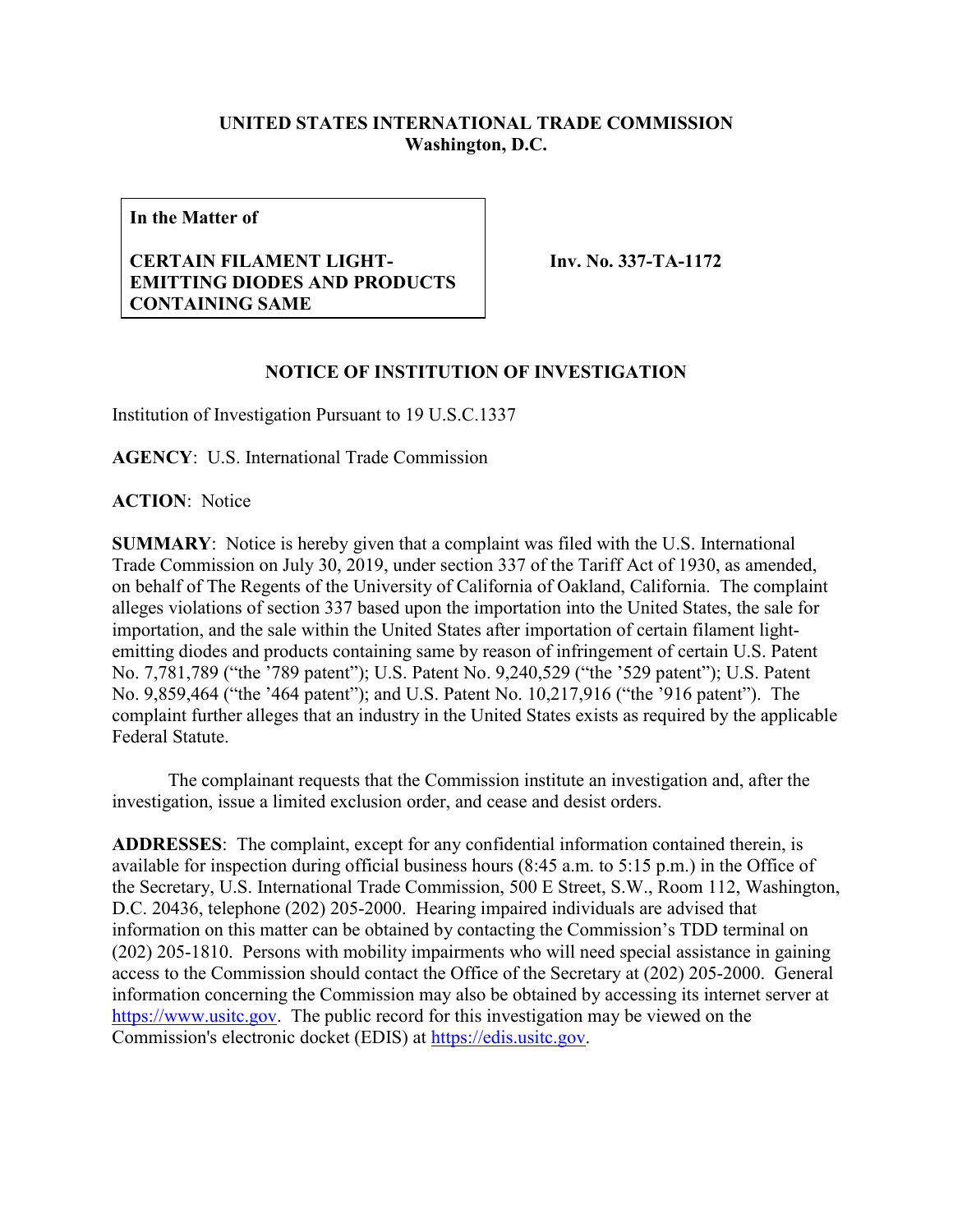**FOR FURTHER INFORMATION CONTACT**: Pathenia M. Proctor, The Office of Unfair Import Investigations, U.S. International Trade Commission, telephone (202) 205-2560.

## **SUPPLEMENTARY INFORMATION**:

**AUTHORITY**: The authority for institution of this investigation is contained in section 337 of the Tariff Act of 1930, as amended, 19 U.S.C. 1337, and in section 210.10 of the Commission's Rules of Practice and Procedure, 19 C.F.R. 210.10 (2018).

**SCOPE OF INVESTIGATION**: Having considered the complaint, the U.S. International Trade Commission, on August 28, 2019, **ORDERED THAT** –

(1) Pursuant to subsection (b) of section 337 of the Tariff Act of 1930, as amended, an investigation be instituted to determine whether there is a violation of subsection (a)(1)(B) of section 337 in the importation into the United States, the sale for importation, or the sale within the United States after importation of certain products identified in paragraph (2) by reason of infringement of one or more of claims 3, 5, 9, 12, 13, 15, 18, 28, 31, 33, 37, 40, 41, 43, 47, and 56 of the '789 patent; claims 1, 3, 4, 6, 8–10, 12, 13, 15, 16, 18, 20, 21, and 24 of the '529 patent; claims 1, 2, 4, 5, 7–12, 14, 15, and 17–20 of the '464 patent; and claims 1, 5–9, 13, 14, 18–22, and 26 of the '916 patent, and whether an industry in the United States exists as required by subsection (a)(2) of section 337;

(2) Pursuant to section 210.10(b)(1) of the Commission's Rules of Practice and Procedure, 19 C.F.R. 210.10(b)(1), the plain language description of the accused products or category of accused products, which defines the scope of the investigation, is "light bulbs containing filament LEDs and lighting products containing light bulbs containing filament LEDs";

(3) For the purpose of the investigation so instituted, the following are hereby named as parties upon which this notice of investigation shall be served:

(a) The complainant is:

The Regents of the University of California 1111 Franklin Street Oakland, CA 94607

(b) The respondents are the following entities alleged to be in violation of section 337, and are the parties upon which the complaint is to be served:

> Amazon.com, Inc. 410 Terry Avenue North Seattle, WA 98258

Amazon.com Services, Inc. 410 Terry Avenue North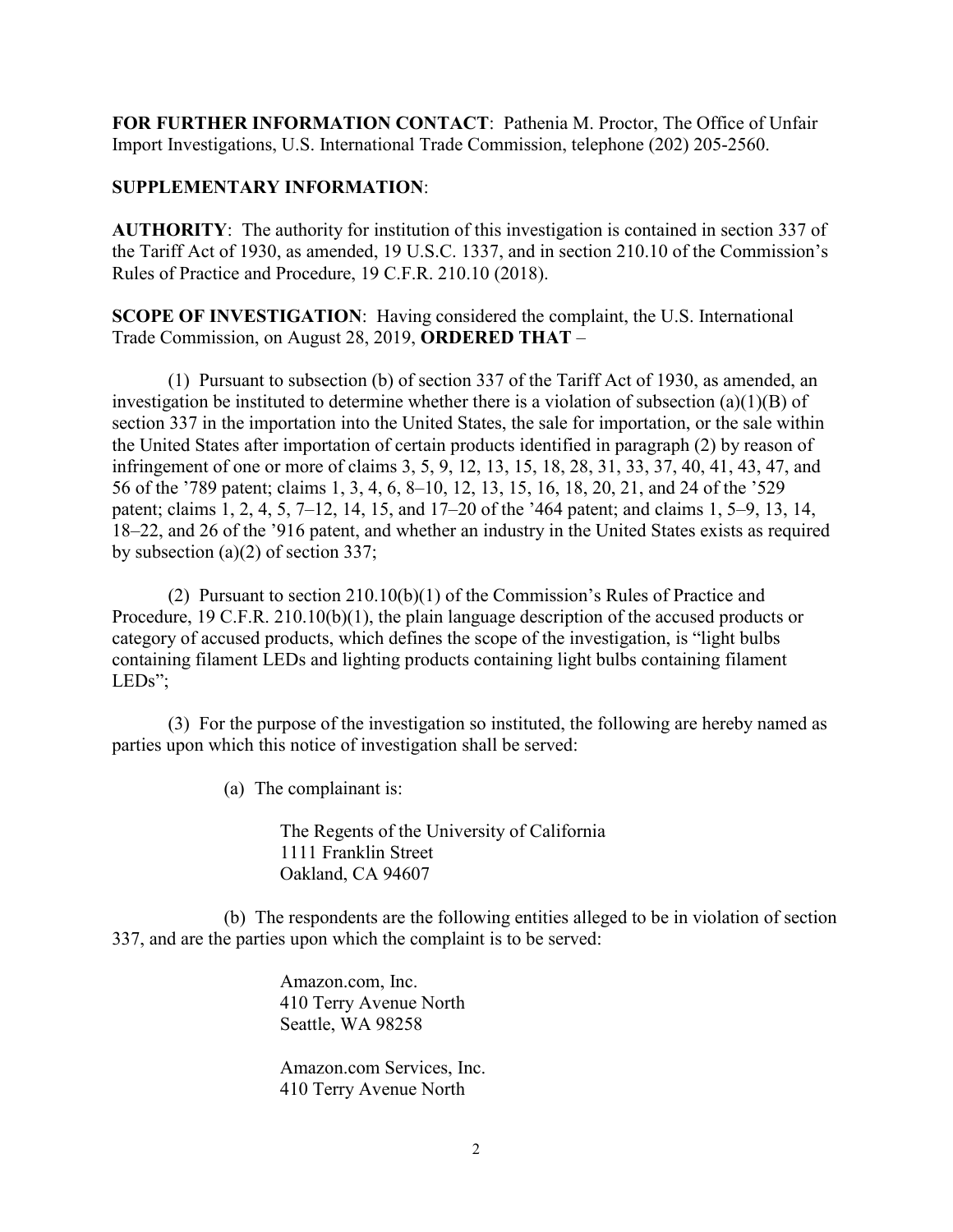Seattle, WA 98109

Bed Bath & Beyond Inc. 650 Liberty Avenue Union, NJ 07083

IKEA of Sweden AB Tulpanvagen 8 Almhult 343 34 Sweden

IKEA Supply AG Grüssenweg 15 CH-4133 Pratteln Switzerland

IKEA Distribution Services Inc. 420 Alan Wood Road Conshohocken, PA 19428

IKEA North America Services, LLC 420 Alan Wood Road Conshohocken, PA 19428

Target Corporation 1000 Nicollet Mall Minneapolis, MN 55403

Walmart Inc. 702 SW 8th Street Bentonville, AR 72716

(c) The Office of Unfair Import Investigations, U.S. International Trade Commission, 500 E Street, S.W., Suite 401, Washington, D.C. 20436; and

(4) For the investigation so instituted, the Chief Administrative Law Judge, U.S. International Trade Commission, shall designate the presiding Administrative Law Judge.

Responses to the complaint and the notice of investigation must be submitted by the named respondents in accordance with section 210.13 of the Commission's Rules of Practice and Procedure, 19 C.F.R. 210.13. Pursuant to 19 C.F.R. 201.16(e) and 210.13(a), such responses will be considered by the Commission if received not later than 20 days after the date of service by the Commission of the complaint and the notice of investigation. Extensions of time for submitting responses to the complaint and the notice of investigation will not be granted unless good cause therefor is shown.